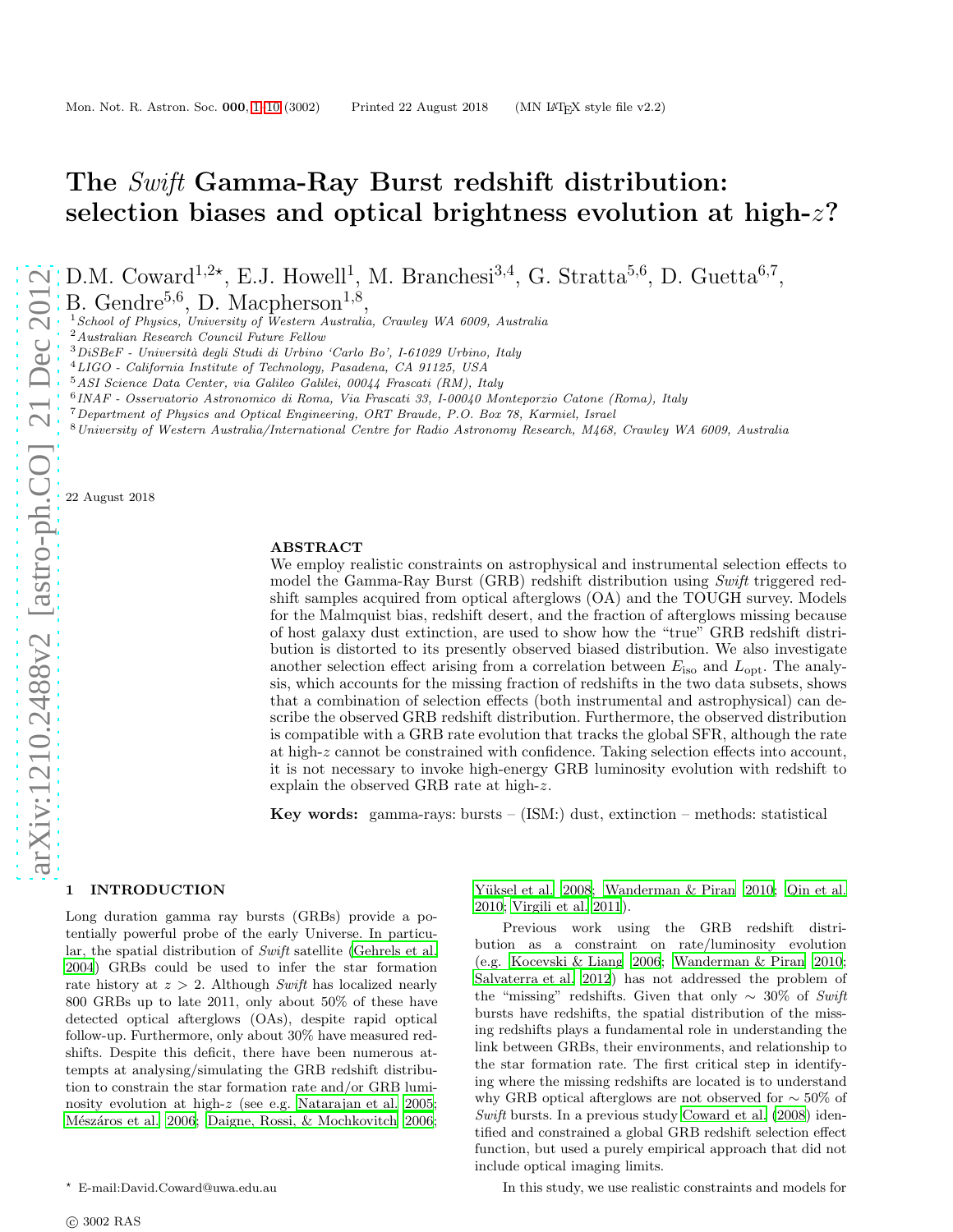redshift dependant selection biases, combined with GRB OA luminosities, to show how selection effects distort the "trure" spatial distribution to its presently observed distribution. We employ two subsets of GRB redshifts. The first, Howell & Coward (2012), hereafter HC, uses 141 Swift triggered spectroscopic absorption redshifts from OAs up to Oct 2012. [1](#page-1-0) . The second, less biased but smaller sample, uses a subset of 58 redshifts from the TOUGH (The Optically Unbiased GRB Host) survey [\(Hjorth et al. 2012](#page-7-3)). By accounting for selection effects, we investigate if the observed GRB redshift distribution is compatible with GRB rate evolution tracking the global star formation rate.

#### <span id="page-1-2"></span>2 GRB OPTICAL SELECTION EFFECTS

#### 2.1 Instrumental selection effects

We define GRB OA selection effects as the combination of sensitivity limited optical follow-up and phenomena (astrophysical and environmental) that reduce the detection probability of an OA. Below we list the main instrumental biases which inhibit both OA detection and redshift measurement. These are discussed by [Fynbo et al. \(2009\)](#page-7-4) and [Hjorth et al.](#page-7-3) [\(2012](#page-7-3)) in more detail.

(i) XRT localisation: An XRT localisation improves the probability of OA detection, especially in crowded fields.

(ii) Foreground extinction: Galactic dust extinction significantly reduces the probability of detecting an OA.

(iii) Source declination: The lack of rapid follow-up instruments capable of imaging at  $\delta < \pm 70^{\circ}$ .

(iv) Source angular distance from Sun: Bursts that occur too near the Sun have a limited follow-up window in time.

Historically, because of the deficiency in pre-Swift ground-based follow-up of GRBs, there was a strong bias for imaging the brightest bursts. Because the brightest bursts are predominantly nearby, a significant faction of the first GRB redshifts were obtained by emission spectroscopy of the host galaxy. In both the pre-Swift and Swift era (from 2005) onwards), an optical afterglow (OA) is usually required to measure a redshift. For most high-z GRBs, this is achieved by absorption spectroscopy of the GRB afterglow. The host galaxies are usually too faint to make a significant contribution to the spectra. Most GRB spectroscopic redshifts are acquired by ground based telescopes, including VLT, Gemini-S-N, Keck and Lick (see [Fynbo et al. 2009](#page-7-4), for a more complete list along with specific spectroscopy instruments).

The measurement of a GRB redshift depends strongly on the limiting sensitivity and spectral coverage of the spectroscopic system. For example, the VLT FORS 2 instrument has limiting magnitude of ∼ 24, while the VLT X-Shooter has a limit of  $m \sim 22$  for 3 x 60 min exposure times. One of the challenges for GRB spectroscopy is the fact that the OA is fading, so the delay time for acquiring spectra is also a factor. This bias is expected to manifest at high-z, where the brightest OAs are near the limiting sensitivity

<span id="page-1-0"></span> $1$  GRB redshift sample is a subset taken from GCN circulars and [http://www.mpe.mpg.de/](http://www.mpe.mpg.de/~jcg/grbgen.html)∼jcg/grbgen.html



<span id="page-1-1"></span>Figure 1. The Swift mean redshift uncertainty bound plotted over the duration of the mission. It is clear there is a drift in the mean redshift over time, a consequence of different priorities and instruments contributing to redshift acquisition i.e. the learning curve effect (see [Coward 2009\)](#page-7-5). The jump observed in 2009 is a result of GRBs 090423 and 090429B, with redshifts of  $z = 8.26$ (NIR spectroscopic) and  $z = 9.2$  (photometric) respectively.

for spectroscopy. For faint OAs, photometric redshifts are measured by multi-band optical/NIR telescopes. For example, GROND [\(Greiner et al. 2008](#page-7-6)) is providing photometric redshifts of high-z GRBs via a seven channel simultaneous imager mounted on the 2.2 m MPI/ESO telescope at the ESO/LaSilla observatory.

Other selection effects are more subtle, for example improving instrumentation and observation techniques over time that are used for both the OA follow-up and redshift measurement [\(Coward 2009](#page-7-5)). The learning curve effect can be considered as a time-dependant bias because it affects the redshift distribution differently over time. An example is the slow drift in the median redshift during the first 4 years of Swift operation. Fig. [1](#page-1-1) shows the trend towards a smaller Swift mean redshift over the duration of the mission.

#### 2.2 Redshift dependant selection effects

This following analysis focusses on the remaining selection effects that distort the redshift distribution over certain redshift ranges, with the assumption the GRB OA brightness is a proxy for redshift measurement i.e. a reasonably bright OA is usually required to obtain an absorption redshift.

(i) Malmquist bias: This bias arises because the telescopes and instruments acquiring OA absorption spectra (and photometry) are limited by sensitivity. In reality, the instruments acquiring redshifts are biased to sampling the bright end of the OA luminosity function. To account for this bias, it is necessary to have some knowledge of OA luminosity function (which is uncertain especially at the faint end), and an estimate of the average sensitivity limit of the instru-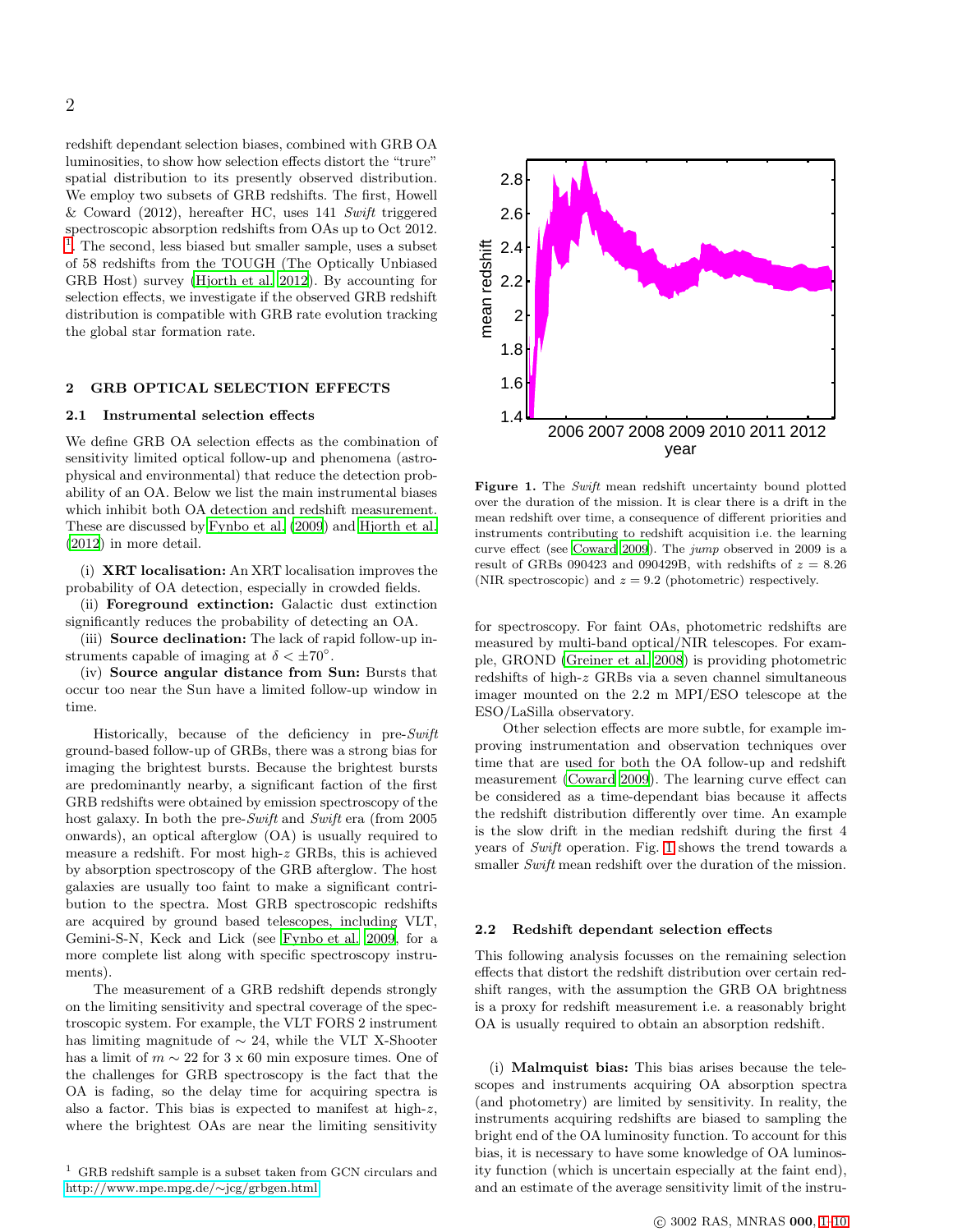

<span id="page-2-0"></span>Figure 2. The normalized redshift distribution of bright QSOs with  $m_R < 20$  (blue curve), faint QSOs  $m_R > 20$  (black curve), and very faint QSOs  $m_R > 20.9$  (red curve) from the Sloan Digital Sky Survey Quasar Catalog (7th Data Release). It is clear that the selection of fainter QSOs results in increasing selection effects. It is more difficult to acquire redshifts in the redshift desert  $(0.8 <$  $z < 2$ ) for the faintest sources.

ments. This is the most fundamental bias that encompasses all peak flux limited detection and is the basis for modelling a selection function for OA/redshift measurement. We also note another selection effect for very high-z GRBs. For very high-z GRBs the Malmquist bias is partially reduced by time dilation that extends the emissions implying it is easier to measure a redshift.

(ii) Redshift desert: The so-called redshift desert is a region in redshift  $(1.3 < z < 3)$  where it is difficult to measure absorption and emission spectra. This becomes more significant for faint sources (small signal to noise ratio spectra). As redshift increases beyond  $z \sim 1$ , the main rest-frame optical emission features from the host galaxies (as for example the [OIII]  $\lambda$ 3727 line, H $\beta$ , H $\alpha$ ) become more difficult to detect since they move to the IR, a wavelength region where the sensitivity of CCDs starts to drop and sky brightness increases. At the same time, most of the strong UV absorption features in the OA spectra as those produced by the low ionization state metals (e.g. FeII, SII, SiII), and the weak rest-frame UV lines of active star forming galaxies are not redshifted enough to be detected less than  $z = 2 - 2.5$ .

To demonstrate the effect of source brightness on number counts, Fig. [2](#page-2-0) shows the redshift distribution of faint quasars from the Sloan Digital Sky Survey Quasar Catalog (7th Data Release). For the faintest sources, (i.e.  $m_R > 20.9$ ) it is more difficult to acquire spectroscopic redshifts because these sources are most affected by the redshift desert, as shown by the strong 'dip' in the redshift distribution.

It is difficult to quantify the fraction of missed desert redshifts across different surveys because of the varying strategies and instruments used. For example, [Steidel et al. \(2005](#page-8-8)) find a typical success rate of (70-80)% for obtaining spectroscopic redshifts of photometrically selected galaxies in the desert. This success rate is expected to improve for galaxies

3

in  $z = 2 - 2.5$ , which are more suited for follow-up spectroscopy in the near-IR.

(iii) Host galaxy extinction: There has been growing evidence that dark bursts are obscured in their host galaxies (e.g. [Jakobsson et al. 2004;](#page-7-7) [Levan et al. 2006;](#page-8-9) [Perley et al.](#page-8-10) [2009](#page-8-10); [Svensson et al. 2012\)](#page-8-11). The detection of the near-IR OAs of some GRBs (which would have been considered as dark bursts because their OAs were not detected in any bluer bands) provides evidence for dust obscuration (e.g. Tanvir et al. 2008). These studies generally show that GRBs originating in very red host galaxies always show some evidence of dust extinction in their afterglows.

[Perley et al. \(2009](#page-8-10)) show that a significant fraction of dark burst hosts have extinction columns with  $A_V \sim 1$  mag, and some as high as  $A_V = 2 - 6$  mag. [Rossi et al. \(2012](#page-8-12)) performed a search for the host galaxies of 17 bursts with no optical afterglow. They find in seven cases extremely red objects in the error circles, at least four of them might be dust-enshrouded galaxies. The most extreme case is the host of GRB 080207, one of the reddest galaxies ever associated with a GRB. Using multi-wavelength observations of GRB 080207, [Svensson et al. \(2012](#page-8-11)) show that that the dark GRB hosts are systematically more massive than those hosting optically bright events, perhaps implying that previous host samples are severely biased by the exclusion of dark events.

[Zafar et al. \(2011\)](#page-8-13) compared the high redshift GRBs to a sample of lower redshift GRB extinctions and found a lack of even moderately extinguished events  $(A_V \sim 0.3)$  at  $z > 4$ . [Bouwens et al. \(2009\)](#page-7-8) studied the effect of dust obscuration on estimates for the high-z star formation rate. Their work showed that star-forming galaxies at  $z > 5$  almost universally have very blue UV-continuum slopes, and that there are not likely to be a substantial number of dust-obscured galaxies at  $z > 5$  that are missed in "dropout" searches. In spite of the biased selection and small number statistics, their analysis supports the argument for a decrease in dust content in star-forming environments at high redshifts. Hence it is highly likely that dust obscuration in GRB host galaxies is linked to the evolving star formation rate. This implies that the missing redshifts (with obscured OAs) may be tracking the star formation rate of red dusty star forming galaxies, while the observed redshift distribution is tracking the star formation rate of bluer more compact star forming galaxies. Supporting the high-dust at small redshift scenario, [Watson & Jakobsson \(2012](#page-8-14)) show that GRBs with high Xray absorption column densities found at  $z < 4$  typically have very high dust extinction column densities, while those found at the highest redshifts do not.

The most significant issue with interpreting a lack of highly extinguished OAs at high-z as evidence for less dust extinction, is selection effects. Specifically, the non-obscured, bright OAs are preferentially selected at high-z, so that a possible obscured subset of GRBs remains hidden. Our independent approach to constrain an upper limit on GRB optical dropouts from host galaxy dust with redshift is based on optical surveys of core-collapse supernovae (SNe). [Mattila et al. \(2012\)](#page-8-15) find for a volume-limited rest-frame optical SN survey, the missing SN fraction increases from its average local value of about 19% to 38% at  $z = 1.2$ , and then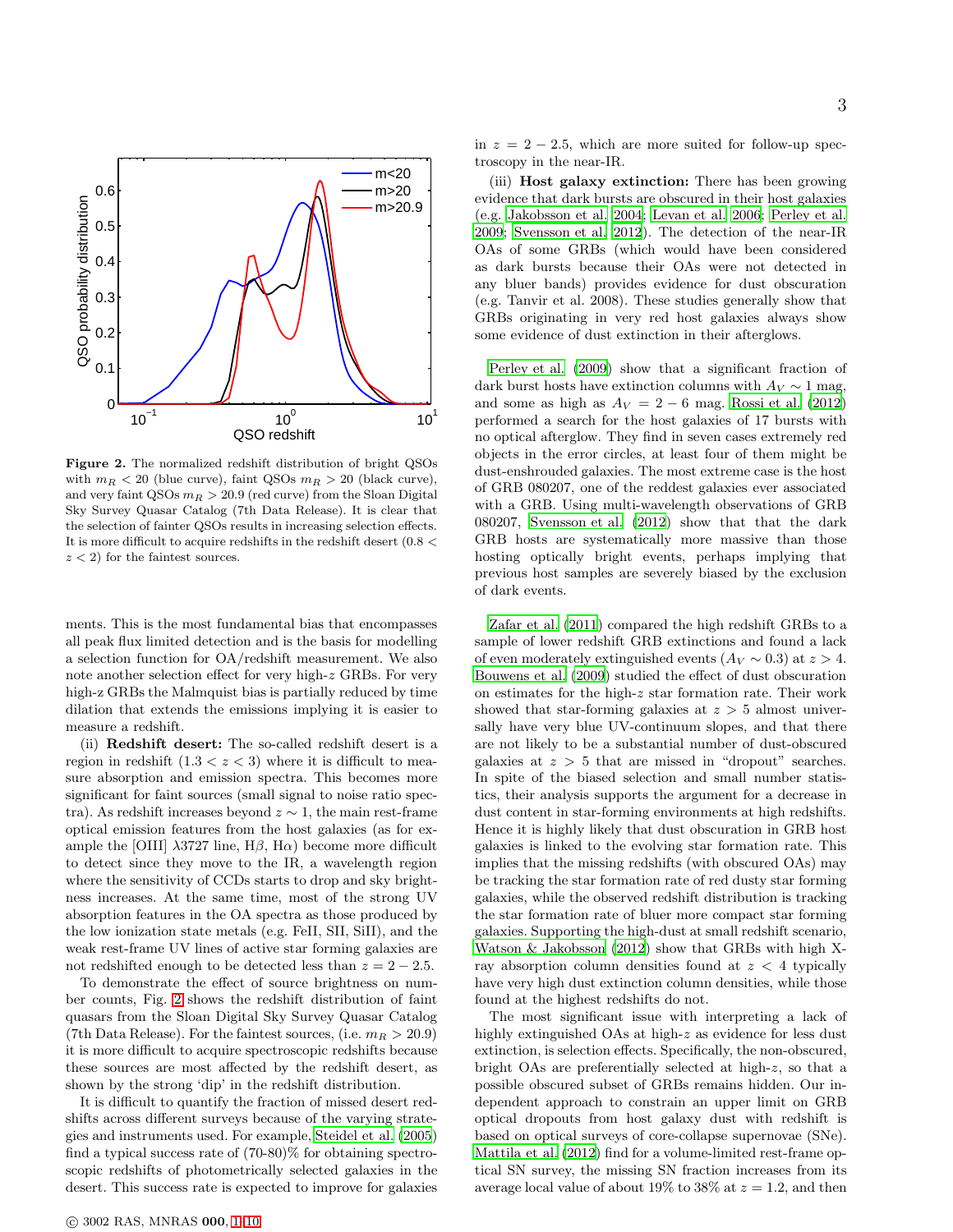

<span id="page-3-1"></span>Figure 3. A statistical comparison of three sub-sets of GRB redshifts: from Salvaterra et al.  $(2012) - (S)$ , Hjorth et al.  $(2012)$  – TOUGH and the subset of Howell  $&$  Coward (2013) – (HC), plotted in Figure [4.](#page-3-0) The HC sample has 3 times as many bursts, and is a very similar distribution to that of TOUGH:  $P_{KS}=94\%$ . Alternatively the S sample, with a peak flux cut-off of 2.6 ph s−1, is biased against high-z redshifts.

decreases marginally beyond  $z = 2$ . [Mattila et al. \(2012](#page-8-15)) note that their estimated missing SNe fraction is also consistent with the recent findings of Micha lowski et al.  $(2012)$ for their sample of  $z < 1$  GRB host galaxies.

# 2.3 Data selection

Our primary redshift sample is based on the Howell and Coward (2012) subset from the J. Greiner catalogue of welllocalized GRBs consisting of 141 Swift triggered spectroscopic absorption redshifts from OAs up to Oct 2012. We note that the HC redshifts are mostly measured from the OA, as opposed to the host galaxy, so that OA brightness is the key factor in determining a redshift. We also include photometric redshifts with  $z > 6$ , because of the difficulty for obtaining spectroscopic redshifts at very high-z because of Lyman- $\alpha$  dropout of optical sources.

We also compare two other catalogues of high redshift sub-samples of Swift long GRBs: the TOUGH sample and the sample of [Salvaterra et al. \(2012](#page-8-7)), which we label as S. For comparison we show in Figure [3](#page-3-1) the HC sample (141) with the samples of TOUGH (53 bursts) and S (51 bursts): we note that in this latter sample 4 bursts (GRB050802, GRB060306, GRB060614, GRB081221) have uncertain redshifts according to the HC sample and an additional burst, 050416A, is catagorised as an XRF. Figure [3](#page-3-1) shows that the the HC sample has a very similar distribution to that of TOUGH, i.e. a two sample  $P_{KS}=94\%$ . The S sample shows that a peak flux cutoff at 2.6 ph s<sup> $-1$ </sup> has produced a significant deficiency of bursts above  $z \sim 2$  in comparison with the TOUGH and HC samples. This is supported by the corresponding two sample  $P_{KS}$  probabilities of 9% and 2% respectively. We find that by applying similar peak flux cut in our sample (reducing our sample to 52 bursts) our distribution resembles that of S, yielding a  $P_{KS}$  probability of  $83\%$ (and 45% when compared to the TOUGH sample).

We choose to employ the HC subset because it:



<span id="page-3-0"></span>Figure 4. Top: The redshift distribution of 147 Swift GRBs (up Oct 2012) acquired by absorption spectroscopy of the optical afterglow, the HC sample, (normalized bars), but including six  $z > 6$  NIR spectroscopic and photometric redshifts, along with a number density curve (dashed line) that smoothes small scale fluctuations. Bottom: The TOUGH survey subset of 58 redshifts obtained using strict selection criteria to minimize observational biases.

a) demonstrates high statistical compatibility with the TOUGH sample; b) allows us to use a larger sample (nearly 3 fold number increase compared to the TOUGH and S samples). We conclude that the technique of removing the faintest GRB peak fluxes, sample S, introduces a redshift dependant bias that manifests as a deficiency of high-z redshifts, as shown in Figure [3.](#page-3-1)

The HC redshift subset is representative of about  $37\%$ of the total Swift sample. The TOUGH survey subset of 58 redshifts, obtained using strict selection criteria to minimize observational biases, is 55% complete in redshift. This means that the two data sets require different normalizations to account for the missing redshift fractions. For the TOUGH data set, we assume that the instrumental biases are mostly accounted for, so that the remaining 45% of redshifts are missing because of the three redshift dependant biases, namely the redshift desert, host galaxy dust obscuration and the Malmquist bias. For the HC subset, the normalization is 18% missed because of instrumental biases, and 55% missed because of the redshift desert, host galaxy dust obscuration and the Malmquist bias. Figure [4](#page-3-0) plots the HC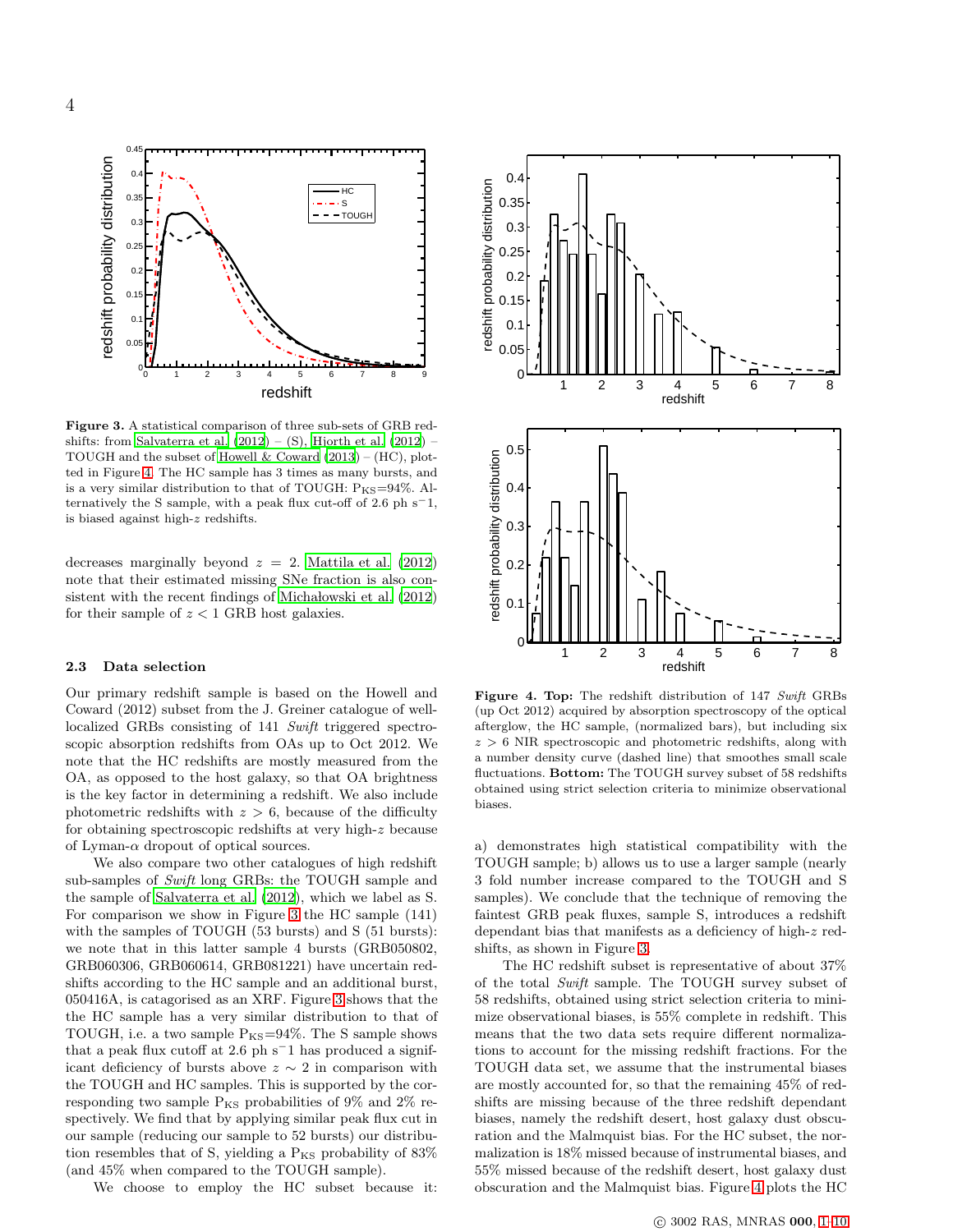and TOUGH redshift distribution along with their density approximations.

# 3 GRB REDSHIFT DISTRIBUTION MODEL WITH SELECTION EFFECTS

The dominant GRB redshift distribution biases discussed above are represented as the product of independent dimensionless selection functions that are unity for a 100% selection probability:

(i)  $\psi_{\text{Obs}}$  – number dropouts from mostly non-redshift dependant biases listed in §[2.1,](#page-1-2) which are different depending on the selection criteria for the sample. We assume that the TOUGH sample is relatively free of instrumental biases, but about 20% of the HC sample is affected by instrumental biases.

(ii)  $\psi_{\text{Swift}}(z)$  – the limited sensitivity of Swift to trigger on GRBs (see [A](#page-8-17)ppendix A for a derivation of  $\psi_{\text{Swift}}(z)$ ).

(iii)  $\psi_M(z)$  – the limited sensitivity of instruments to measure a redshift from the GRB OA.

(iv)  $\psi_{\text{Desert}}(z)$  – number dropouts from the redshift desert.

(v)  $\psi_{\text{Dust}}(z)$  – number dropouts from host galaxy dust extinction.

The GRB redshift probability distribution function, that includes the above selection effects, can be expressed as:

$$
P(z) = N_p \frac{dV(z)}{dz} \frac{e(z)}{(1+z)} \psi_{\text{Swift}}(z) \psi_{\text{Obs}} \psi_{\text{M}}(z)
$$
  

$$
\psi_{\text{Desert}}(z) \psi_{\text{Dust}}(z)
$$
 (1)

where  $N$  is a normalization constant. The volume element,  $dV/dz$ , is calculated using a flat- $\Lambda$  cosmology with  $H_0 =$ 71 km s<sup>-1</sup> Mpc<sup>-1</sup>,  $\Omega_M = 0.3$  and  $\Omega_{\Lambda} = 0.7$ , and we fix  $\psi_{\text{Obs}} \approx 0.5$  (see the selection effects listed in §[2.1\)](#page-1-2). The function  $e(z)$  is the dimensionless source rate density evolution function (scaled so that  $e(0) = 1$ ). We assume that  $e(z)$  tracks the star formation rate history, and we employ the star formation rate best fit to multi-wavelength surveys from Fig. 10 in [Reddy & Steidel \(2009\)](#page-8-18), shown in Fig. [5.](#page-4-0) Because the fit only extends to  $z = 6$ , we extrapolate the fit to  $z = 10$ . Fig. [B1](#page-9-0) plots  $e(z)$  using a simple functional form: two linear increases from  $z = 0 - 2.5$ , and an exponential decrease at  $z > 2.5$  (see Appendix [B\)](#page-9-1).

The question of how the GRB rate evolves with metallicity remains controversial. [Elliott et al. \(2012](#page-7-10)) found no evidence for GRB rate evolution tracking metallicity from a sub-sample of GROND, and that various redshift biases [\(Coward et al. 2008](#page-7-2)) could account for previous interpretations. Because of this unceratinty, we adopt this argument and do not include metallicity evolution, but instead assume GRBs track the global evolving star formation rate, i.e.  $e(z)$ above.

The total selection function, i.e. excluding  $\psi_{\text{Swift}}(z)$ , is defined as:

$$
\psi_{\text{Total}} = \psi_{\text{Obs}} \times \psi_{\text{M}}(z) \times \psi_{\text{Desert}}(z) \times \psi_{\text{Dust}}(z) . \quad (2)
$$

The total fraction of GRB redshifts that are missed because of optical selection effects can be expressed as

$$
F_T = \left[1 - \frac{N_p^{-1} \int_z^{10} P(z) dz}{\int_z^{10} dV(z) / dz (1+z)^{-1} e(z) \psi_{\text{Switch}}(z) dz}\right], \quad (3)
$$



<span id="page-4-0"></span>Figure 5. Top panel: Star formation rate history from multiwavelength surveys taken from Fig. 10 in [Reddy & Steidel \(2009\)](#page-8-18) and reproduced by permission of the AAS. We use the solid line, for the best-fit star-formation history assuming a luminositydependent dust correction to  $z \approx 2$ . See Appendix [B](#page-9-1) for the conversion between the SFR and GRB rate evolution model,  $e(z)$ .

where the normalization is cancelled to convert to a relative number density. This provides an independent consistency check of  $\psi_{\text{Total}}$ , because  $F_T \approx 63\%$  (45%) for HC and TOUGH respectively, is based on the fraction of measured redshifts to the total number of Swift bursts. We apply the Kolmogorov-Smirnov test (KS test) test using the model  $P(z)$  that includes selection effects, and the two data sets HC and TOUGH. In addition to the KS test we employ an error calculation of the fraction of redshifts missed in the model compared to the observed missed fraction. The fractional error,  $E$  is:

$$
E = (F_T + I - N)/N, \tag{4}
$$

where  $I$  is the fraction missed because of instrumental biases, which we assume is zero for TOUGH and 0.18 for the HC sample. The normalization constant, N, for HC and TOUGH is 0.63 and 0.45 respectively.

#### 3.1 Optical afterglow selection function

The GRB OA luminosity function (LF) in R-band is approximated by fitting to the compiled OA luminosities from [Kann et al. \(2010](#page-7-11)). Their luminosities, scaled to 1 day, have been corrected for Galactic extinction, host extinction and are k-corrected if possible. We use the functional form of Jóhannesson, Björnsson & Gudmundsson (2007) to approximate the LF:

<span id="page-4-1"></span>
$$
\varphi(L) = C \left(\frac{L}{L_0}\right)^{-\lambda} \exp\left(-\frac{\ln^2(L/L_0)}{2\sigma^2}\right) \exp\left(-\frac{L}{L_0}\right) , \tag{5}
$$

where  $C$  is a normalization constant,  $L_0$  a characteristic luminosity. We convert  $L/L_0$  to absolute magnitudes using  $L/L_0 = 10^{(M_0 - M)/2.5}$ . Using the KS test as a constraint  $(P_{\text{KS}} > 0.8)$ , we approximate the LF using  $M_0 = 24.5$ ,  $\sigma = 3.5$  and  $\lambda = 0.5$ . This LF was converted into a probability distribution function (PDF), plotted in Fig. [7,](#page-5-0) by normalizing over the luminosity range  $[-28, -16]$ , where we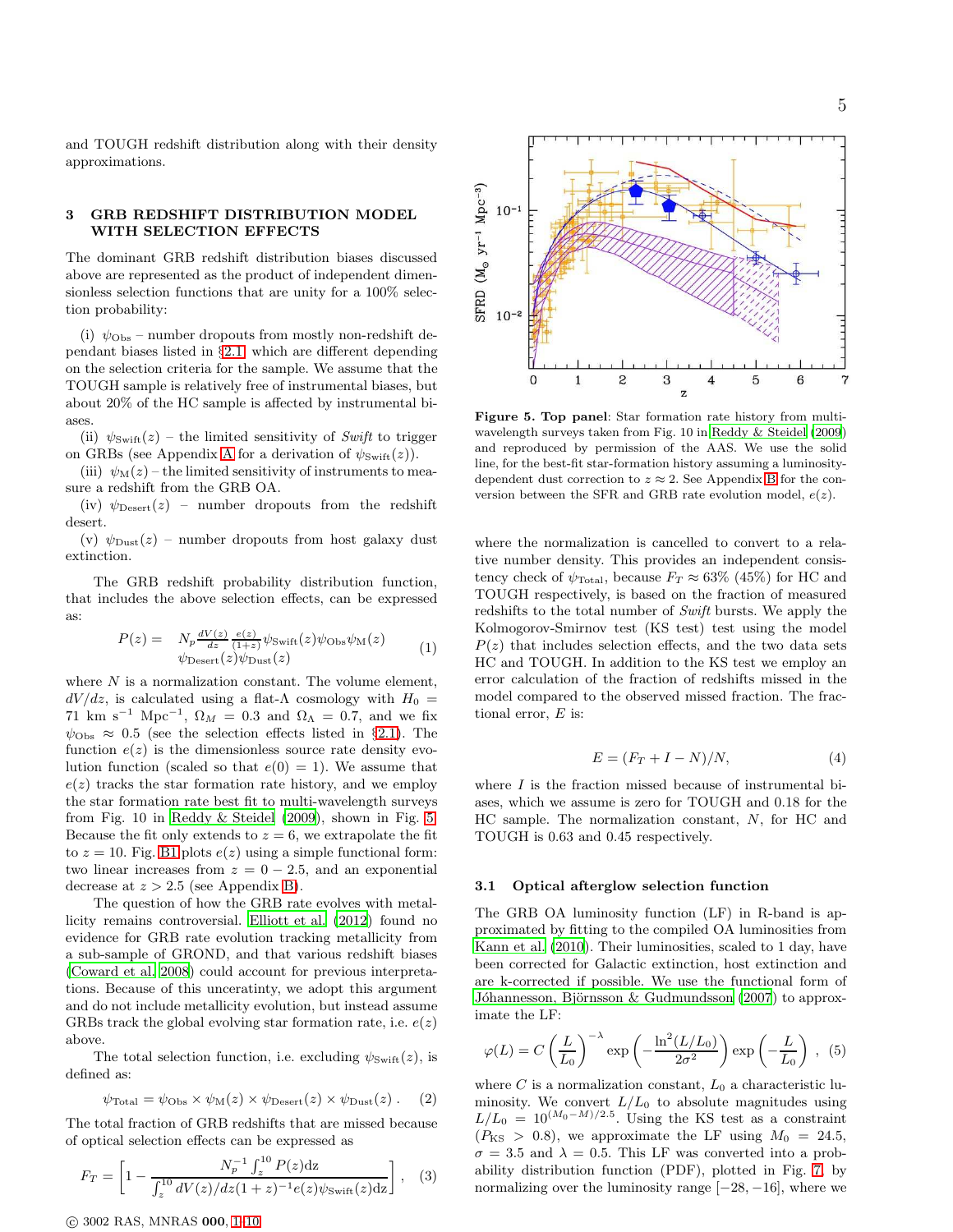have extended the faint end to  $M=-16$  to crudely account for the dropout of faint OAs from the Malmquist bias.

We note that the above LF does not take into account the Lyman- $\alpha$  cut-off at high-z R-band sources. Lyman- $\alpha$ absorption renders sources at  $z > 6$  undetectable in the Rband. Nonetheless, the GRB redshift data contains 6 sources with either spectroscopic or photometric redshifts at  $z > 6$ , which are significant in our analysis. For these very high- $z$ GRBs, we assume that the OA brightness in filters redder than R-band (including the near-infrared) follows approximately the same number distribution as in R-band (although in the H-filter the GRB OAs will be brighter from 1-2 mags but the CCD sensitivity reduces by a similar magnitude).

### 3.1.1 A Malmquist bias with a  $E_{\text{iso}} - L_{\text{opt}}$  correlation

In a study of both short and long duration GRBs [Gehrels et al. \(2008\)](#page-7-13) found optical, X-ray and  $\gamma$ -ray emissions to be linearly correlated. A highly significant correlation (> 99.99%) was found between the prompt  $\gamma$ -ray fluence and X-ray flux of long duration GRBs ( $r \sim 0.53$ ). A slightly less significant correlation (99%) was revealed between the optical and X-ray fluxes (correlation coefficient,  $r \sim 0.44$ ). Similar correlations existed for the short duration GRB sample, although were less significant due to the smaller sample. Stronger bursts in the X-ray and  $\gamma$ -ray produced brighter afterglows in the optical and X-ray respectively. A large spread was seen around the correlation line in all instances.

[Kann et al. \(2010](#page-7-11)) find a weak correlation between  $E_{\text{iso}}$ and  $L_{\text{opt}}$  with a Kendall rank correlation coefficient of 0.29 for the subset of GRBs used in this study to estimate an optical LF. The key question is: how does this correlation affect the Malmquist bias? Firstly consider the effect if  $E_{\text{iso}}$  and  $L_{\text{opt}}$  are uncorrelated. This implies that a high  $E_{\text{iso}}$  (that will be preferentially detected by Swift) could be associated with equal probability with either a low or high luminosity optical afterglow. This scenario implies that detection of the OA is independent of the high energy luminosity. Alternatively, observation suggests a high  $E_{\text{iso}}$  preferentially selects a high optical luminosity. This implies that the Malmquist bias will be reduced at high-z, because it is the high  $E_{\text{iso}}$ bursts that are preferentially seen at large-z. These bursts will also be more optically luminous, so that redshift measurement will be more probable.

Figure [6](#page-5-1) plots the 1-day optical luminosities (at  $z=1$ ) [\(Kann et al. 2010](#page-7-11)) (79 bursts) against bolometric isotropic burst energy. We also plot the sub-sample used in this study (from the HC sample) - obtaining a subset of 48 bursts. On the same Figure we calculate the change in mean optical luminosity across  $E_{\text{iso}}$  by binning the data. It is clear that there is a trend for increasing mean OA luminosity with increasing  $E_{\text{iso}}$ . The change in magnitude,  $\Delta M$ , across is  $E_{\text{iso}}$  is about  $\Delta M \approx 1.9$ . As described above, the correlation will reduce the Malmquist bias at high-z. We employ the constraint of a maximum increase in luminosity of  $\Delta M \approx$ 1.4 mag in  $z = 0-6$ . The Mamquist correction is defined as  $\Delta M(z) = 1.7$ Log<sub>10</sub>(1+z), so that  $\Delta M(6) \approx 1.4$ .

#### 3.1.2 Malmquist bias

A telescope limiting magnitude  $(m<sub>L</sub>)$  defines a threshold for obtaining a redshift. Because of the different instruments



<span id="page-5-1"></span>Figure 6. Top panel: The 1-day luminosities (at  $z=1$ ) for the Kann sample of optical afterglows (79 bursts) are shown as '+' symbols against bolometric isotropic burst energy. The subsample used in this study - 48 bursts obtained via spectroscopic absorption and designated as LGRBs in the HC catalogue are indicated by diamonds. We find a weak correlation with a Kendall rank correlation coefficient of 0.21 (with 97% significance) - this is less than 0.29 obtained by Kann et al (2010) for their full optical luminosity sample. Bottom panel: The mean magnitudes and their 1- $\sigma$  errors obtained per logarithmically spaced bins of equal width. We use 7 bins (indicated by horizontal the error bars) which is the maximum number that obeys a requirement of at least 5 events per bin. The drift in the mean magnitude with increasing  $E_{\text{iso}}$  of the sample,  $\Delta M$ , is about 1.4 mag.



<span id="page-5-0"></span>Figure 7. The GRB OA probability distribution function (PDF) using equation [5](#page-4-1) and GRB OA luminosities from Kann et al. (2010). The optimal model is constrained by the KS test ( $P_{KS}$ ) 0.8) with  $M_0 = 24.5$ ,  $\sigma = 3.5$  and  $\lambda = 0.5$ , and normalized over the Magnitude range  $[-28, -16]$ . We note that the faint end is the least constrained because of the Malmquist bias.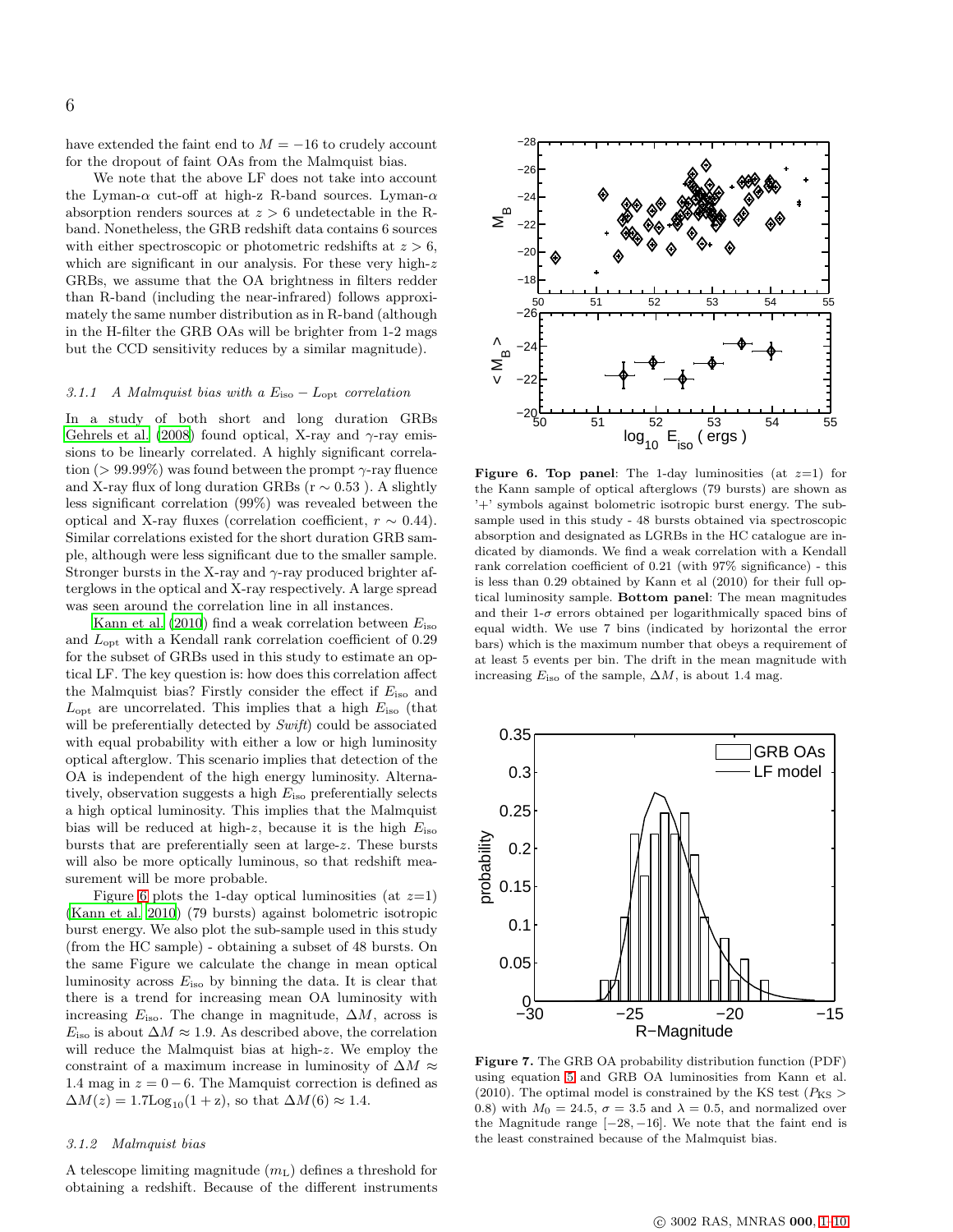engaged in spectroscopic redshift measurement it is difficult to constrain this important parameter. For definiteness, we take  $m<sub>L</sub> = 24$ , approximating an average limit for the telescopes used to acquire the redshifts for the faintest bursts. We include an average extinction from Kann et al. (2010) of  $A_V = 0.3$ .

With a reference time  $t_c$  of 1 day and assuming that all OAs fade in luminosity by  $t^{-1}$ , the OA limiting luminosity was calculated at a time  $T_{\rm z}$  [\(Imerito et al. 2009](#page-7-14)) as:

$$
M_{\rm L}(z) = m_{\rm L} - 5\log_{10}\left(\frac{d_{\rm L}}{10}\right) - \frac{5}{2}\log_{10}\left(\frac{T_z}{t_{\rm c}}\right) + k(z) + \Delta M(z) - A_V.
$$
\n(6)

For the mean time taken to acquire a redshift [\(Coward](#page-7-5) [2009](#page-7-5)), we use an average  $T_z \approx 400$  min. Hence  $T_z$  links the probability of redshift measurement to the brightness of the OA. For the k-correction we use  $-2.5(\beta-1)\text{Log}_{10}[1+z]$ , with  $\beta = 0.66$  from [Kann et al. \(2010](#page-7-11)). We employ two scenarios for the limiting magnitude. The first assumes a correction for the correlation of higher  $E_{\text{iso}}$  with brighter optical luminosities,  $\Delta M(z)$  (see section [6\)](#page-5-1). We also calculate the Malmquist bias without this correction. Using the above definitions, the OA selection function defines the fraction of observable OAs with redshift:

$$
\psi_{\text{OA}}(z) = \int_{M_{\text{L}}(z)}^{M_{\text{Max}}} \varphi(M) \text{dz} . \tag{7}
$$

The total fraction of GRB redshifts missed because of the Malmquist bias is less than 10% using the above model assumptions.

# 3.2 OA host galaxy dust obscuration

For an estimate of optical GRB number dropouts from host galaxy dust, we employ the study of [Mattila et al. \(2012](#page-8-15)) using a volume-limited rest-frame core-collapse SN survey. Their missing SNe fraction is obtained in two parts: First, they estimate the fraction of SNe in normal galaxies with substantially higher host galaxy extinctions than predicted by simple models for the smooth dust distribution and the resulting inclination effects.

Secondly, they estimate the fraction of SNe missed in local U/LIRGs. For this they make use of the rich SN population of one of the nearest LIRGs, Arp 299. Assuming that the SNe with the highest host galaxy extinctions are missed by the optical searches and not compensated for by the standard extinction corrections, they derive the fraction of SNe that remain missing and estimate the corrections needed to be applied when deriving CCSN rates. Finally they use this information together with the latest knowledge of the nature and evolution of high-z U/LIRGs to calculate the fraction of SNe missed as a function of redshift.

[Mattila et al. \(2012\)](#page-8-15) provide a parameterization of the form  $k \times z + m$  for the missing SNe fraction as a function of redshift out to  $z = 2$ . We extend this parameterization beyond  $z = 2$  by extrapolating the function beyond  $z = 2$ . Using this model for the fraction of missed GRB OAs from host galaxy dust extinction, we obtain a missing GRB OA fraction of 30-35%, which is comparable to recent estimates based on spectroscopy of GRB host galaxies. We note that this model assumes that GRB OAs are either detected (because of minimal host extinction) or not observed at all because of very high host extinction.





<span id="page-6-0"></span>**Figure 8. Top panel:** The redshift selection function,  $\psi_{\text{Dust}}(z)$ is based on [Mattila et al. \(2012\)](#page-8-15), who provide a parameterization for the missing SNe fraction as a function of redshift out to  $z = 2$ . We extend this parameterization beyond  $z = 2$  by extrapolating the function values from  $z = 2 - 10$ . **Middle panel:** The curve shows the selection function for the redshift desert, based on a 85% success rate of redshift measurement in galaxy surveys in  $z = 1.3 - 2.5$ . Bottom panel: The redshift selection function  $\psi_{\text{M}}(z)$  for two scenarios, the first, with  $m<sub>L</sub> = 24$ , a mean time for redshift measurement  $T_z$  of 400 min, and a correction term for the  $E_{\rm iso}$  –  $L_{\rm optical}$  correlation. The second scenario, dashed curve, is the same as above but without this correction.

### 3.3 Redshift desert

In addition to the effect of dust extinction, the redshift desert decreases the probability of acquiring a spectroscopic redshift in the  $1.3 < z < 2.5$  interval. Quantifying this probability within this region is very difficult, because it depends on the strategy and brightness of the sources. As an observational constraint on the probability of redshift measurement in the desert we employ the success rate of acquiring galaxy spectroscopic redshifts from [Steidel et al. \(2005](#page-8-8)) i.e.  $(70-80)\%$ . The simplest functional form of  $\psi_{\text{Desert}}(z)$ is a smoothed step function with  $\psi_{\text{Desert}}(z) = 80\%$  for  $1.3 < z < 2.5$  and unity probability outside this region. Fig. [8](#page-6-0) plots the selection effect models  $\psi_{\text{Dust}}(z)$ ,  $\psi_{\text{Desert}}(z)$ and  $\psi_{\text{M}}(z)$ . The total fraction missed over  $z = 0 - 10$  is less than 10%.

#### 4 RESULTS AND DISCUSSION

The inclusion of selection effects is required to achieve the maximum K-S probability, for the two data sets (HC and TOUGH), using the redshift cumulative distribution and model. Fig. [9](#page-8-19) plots the observed redshift distribution, with the optimal model (Model 1 below), and for comparison the expected distribution that would be observed if all optical selection effects were removed. Below we list the four model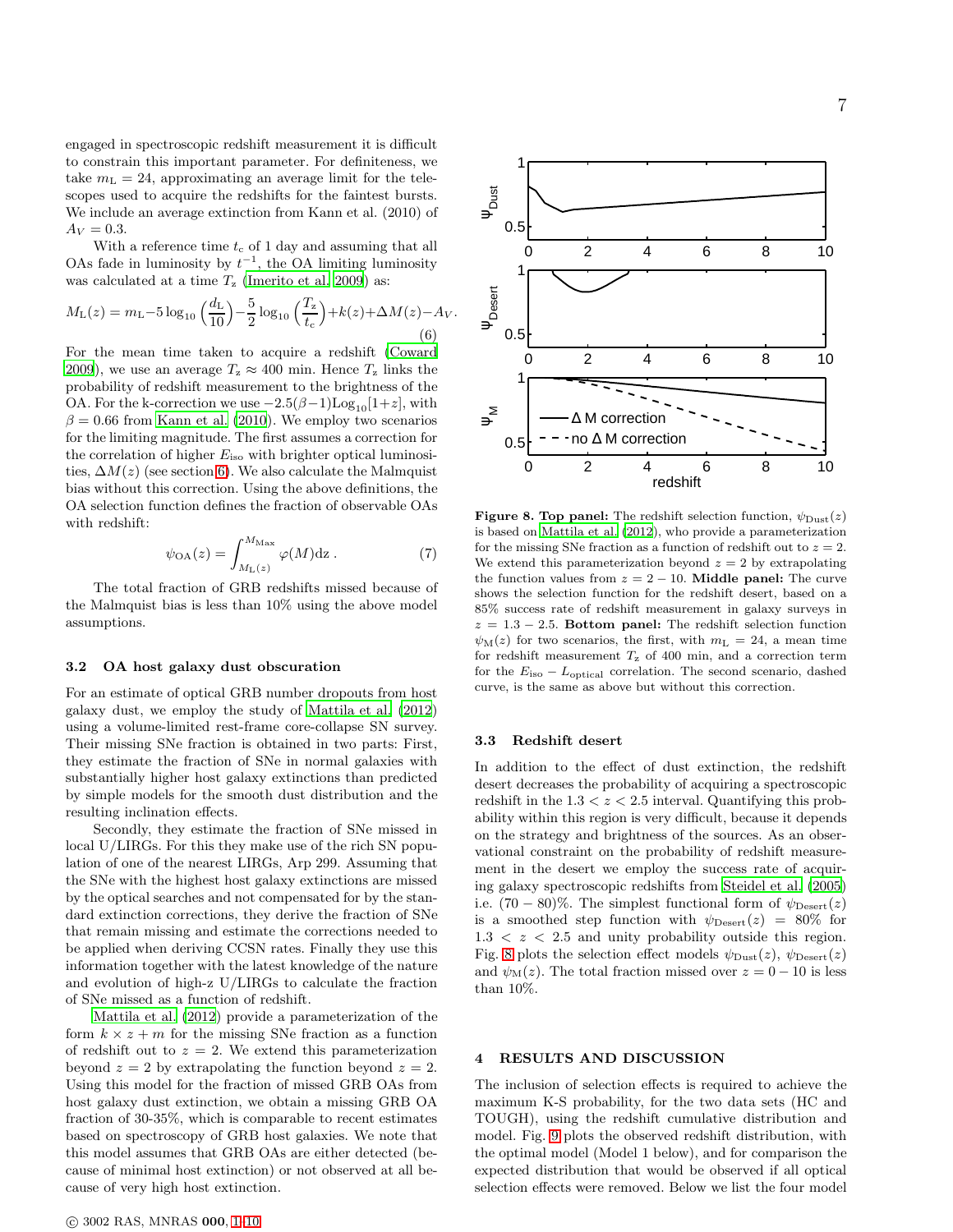**Table 1.** The maximum KS statistics  $(P_{\text{KS}})$  using the model cumulative distributions for the HC and TOUGH samples. Models with selection effects (Models 1, 2 and 3) assume  $m<sub>L</sub> = 24$  and  $T_z = 400$  min. Also shown for each Model are the total fraction of unmeasured redshifts,  $F_T$ , and the error calculated from the Swift fraction of redshifts.

|         | $P_{\rm KS}$ | $e(z=10)^{\dagger}$ | $\Delta M(z)^{\ddagger}$ | $F_T$  | $F_T$ error% |
|---------|--------------|---------------------|--------------------------|--------|--------------|
| HС      |              |                     |                          |        |              |
| Model 1 | 0.86         | 1                   | yes                      | 65%    | $3\%$        |
| Model 2 | 0.27         | $\overline{4}$      | yes                      | 71%    | 13%          |
| Model 3 | 0.96         | 1                   | no                       | 70%    | 11\%         |
| Model 4 | 0.13         | 1                   | no                       | $0\%$  | 100%         |
| TOUGH   |              |                     |                          |        |              |
| Model 1 | 0.68         | 1                   | yes                      | 47%    | $4\%$        |
| Model 2 | 0.17         | 4                   | yes                      | $53\%$ | 18%          |
| Model 3 | 0.86         | 1                   | no                       | 52%    | 16%          |
| Model 4 | 0.15         | 1                   | no                       | $0\%$  | 100%         |

<sup>†</sup> GRB rate evolution  $e(z = 10) = 1$  is an extrapolation from the fit of [Reddy & Steidel \(2009](#page-8-18)). ‡ the Malmquist correction is  $\Delta M(z) \approx 1.7$ Log<sub>10</sub> $(1 + z)$ .

scenarios and Table 1 tabulates the K-S probabilities and fractional errors for the models:

(i) Model 1 – Includes selection effects and the Malmquist bias correction term  $(\Delta M(z))$ , assuming  $m_{\rm L} =$ 24 and  $e(z = 10) = 1$ , i.e. a SFR at  $z = 10$  similar to that at  $z=0$ .

(ii) Model 2 – Includes selection effects, excludes Malmquist bias correction term, with  $e(z = 10) = 4$ , i.e. a SFR at  $z = 10$  four times higher than at  $z = 0$ .

(iii) Model 3 – Includes selection effects, excludes Malmquist bias correction term and uses the same GRB rate evolution as Model 1,  $e(z = 10) = 1$ .

(iv) Model 4 – Excludes all optical selection effects. This model does not account for the missing redshifts from the HC and TOUGH samples.

Even though model 4 (which excludes all optical selection effects) is not rejected by the KS test  $(P = 13\%)$ , it does not account in any way for the missing 45% and 63% (TOUGH and HC data) of redshifts from the Swift sample. Alternatively, Model 1, including realistic selection effects, is compatible with the observed distribution including a GRB rate evolution that follows the global SFR.

It is useful to stress how different selection effects could have similar affects on the redshift distribution. For example, there are different biases that could potentially reproduce excess number counts at high-z:

(i) A larger intrinsic GRB rate at very high-z  $(z = 10)$ via SFR or metallicity evolution compared to the SFR at  $z = 0$  (Model 2).

(ii) Less dust obscuration of GRB hosts at high-z, resulting in brighter OAs.

(iii) GRB circumburst environments could be relatively different at high-z, which would also affect the OA brightness.

(iv) Correlation between high  $E_{\text{iso}}$  and  $L_{\text{opt}}$  bursts boost the fraction of redshifts measurable at high-z.

(v) An evolving GRB high energy LF. Given the correla-

tion between  $E_{\text{iso}}$  and  $L_{\text{opt}}$ , an evolving high energy luminosity will further increase the optical luminosities at high-z, so that redshift measurement is more probable.

In summary, our analysis suggests that a combination of selection effects (both instrumental and astrophysical) can adequately describe the observed redshift distribution. Furthermore the observed distribution is compatible with a rate evolution that tracks the evolving SFR. We have also highlighted that two GRB redshift catalogues claiming to be statistically complete, are in fact not compatible with each other. We show that the TOUGH selection and a subset of absorption redshifts (the HC sub-sample) are compatible.

The optimal strategy to avoid the complicated selection biases in the current redshift sample is to employ dedicated ground based instruments with well understood sensitivities and performance. Robotic instruments with integral field low resolution spectroscopic capabilities could also play an important role, both in terms of constraining redshifts and studying the early optical emissions. Also, high-energy detection combined with simultaneous optical coverage will continue to play a role in increasing the number of redshifts, especially when combined with a dedicated ground-based NIR follow-up network.

# ACKNOWLEDGMENTS

D.M. Coward is supported by an Australian Research Council Future Fellowship. E.J. Howell acknowledges support from a University of Western Australia Fellowship.

# **REFERENCES**

- <span id="page-7-15"></span>Band D.L., 2003, ApJ, 588, 945
- <span id="page-7-8"></span>Bouwens R. J., et al., 2009, ApJ, 705, 936
- Butler N. R., Bloom J. S., Poznanski D., 2010, ApJ , 711, 495
- <span id="page-7-2"></span>Coward D.M., Guetta G., Burman R.R., Imerito A., MN-RAS, 2008, 386, 111
- <span id="page-7-5"></span>Coward D.M., 2009, MNRAS, 393, L65
- <span id="page-7-1"></span>Daigne F., Rossi E. M., Mochkovitch R., 2006, MNRAS, 372, 1034
- <span id="page-7-10"></span>Elliott J., Greiner J., Khochfar S., Schady P., Johnson J. L., Rau A., 2012, A&A , 539, A113
- <span id="page-7-4"></span>Fynbo J. P. U., et al., 2009, ApJS, 185, 526
- <span id="page-7-0"></span>Gehrels N., Chincarini G., Giommi P. et al. 2004, ApJ, 611, 1005
- <span id="page-7-13"></span>Gehrels N., et al., 2008, ApJ, 689, 1161
- <span id="page-7-6"></span>Greiner J., et al., 2008, PASP, 120, 405
- <span id="page-7-3"></span>Hjorth J., et al., 2012, ApJ, 756, 187
- <span id="page-7-9"></span>Howell, E. J., & Coward, D. M. 2013, MNRAS , 428, 167
- Imerito A., Coward D., Burman R., Blair D., 2008, MN-RAS, 391, 405
- <span id="page-7-14"></span>Imerito A., Coward D.M., Burman R.R., Blair D.G., 2009, MNRAS, 399, L108
- Kocevski D., West A. A., Modjaz M., 2009, ApJ, 702, 377
- <span id="page-7-7"></span>Jakobsson P., et al. 2004, A&A, 427, 785
- Jakobsson P., et al., 2012, ApJ, 752, 62
- <span id="page-7-12"></span>Jóhannesson G., Björnsson G., Gudmundsson D.H., 2007, A&A, 472, L29
- <span id="page-7-11"></span>Kann D. A., et al., 2010, ApJ, 720, 1513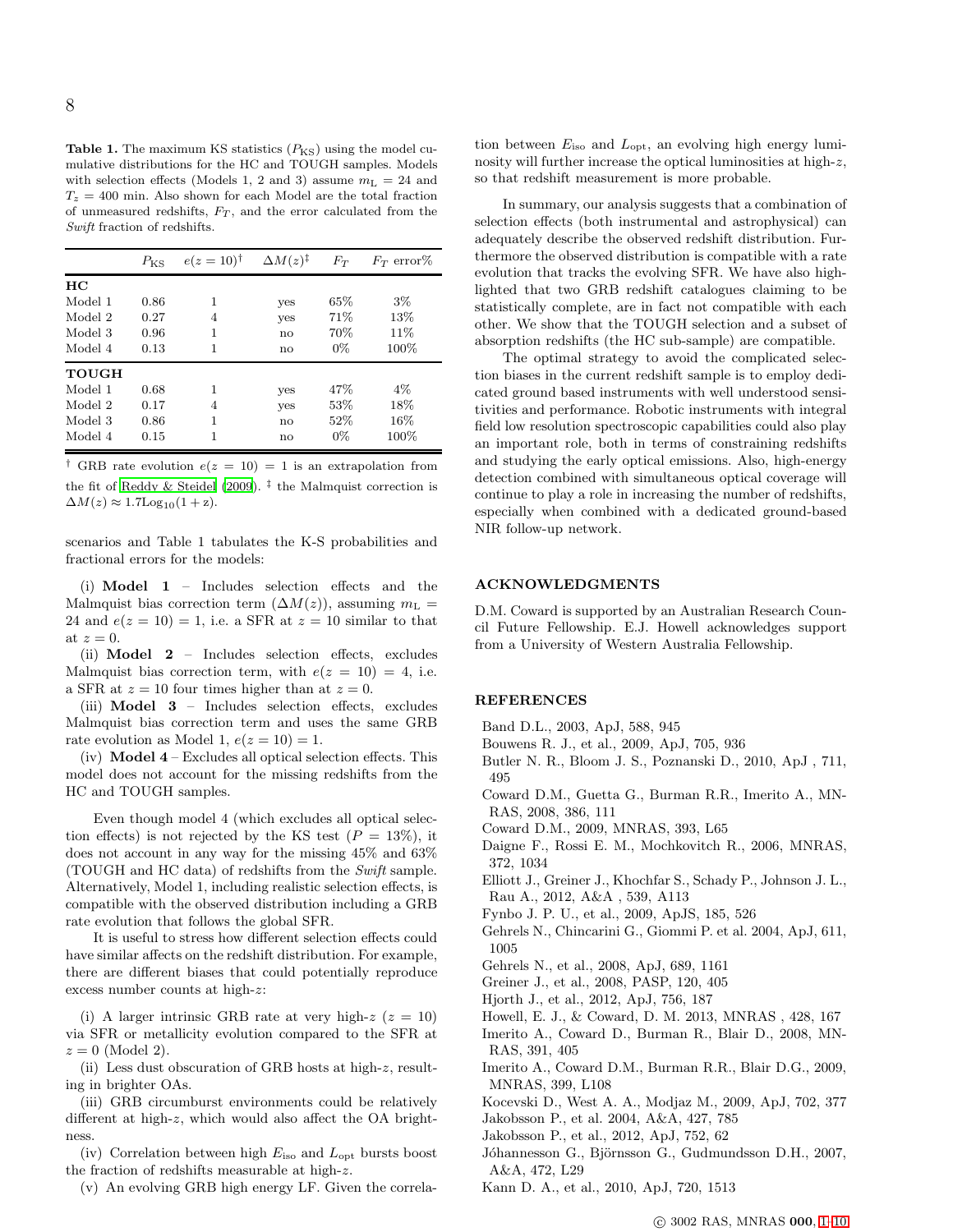

<span id="page-8-19"></span>Figure 9. Top: The redshift distributions for models with and without optical selection effects, and the relative distribution of the HC sample. The optimal models, defined as having both high K-S probabilities and small fractional errors, are Models 1 and 3, both of which includes selection effects (shown in Fig. [8\)](#page-6-0), a GRB rate evolution at  $z = 10$  similar to that of  $z = 1$ , and either including or excluding a Malmquist bias correction. The least optimal model, Model 4, excludes selection effects. Bottom: Same as the top figure but using the TOUGH redshift distribution. Both the HC and TOUGH data require the same optimal models (1 and 3).

- <span id="page-8-6"></span>Kocevski D., Liang E., 2006, ApJ, 642, 371
- Langer N., Norman C. A., 2006, ApJL, 638, L63
- <span id="page-8-9"></span>Levan A., et al., 2006, ApJ, 647, 471
- <span id="page-8-15"></span>Mattila S., et al., 2012, ApJ, 756, 111
- <span id="page-8-1"></span>Mészáros A., Bagoly Z., Balázs L. G., Horváth I., 2006, A&A, 455, 785
- <span id="page-8-16"></span>Michałowski M. J., et al., 2012, ApJ, 755, 85
- <span id="page-8-0"></span>Natarajan P., Albanna B., Hjorth J., Ramirez-Ruiz E., Tanvir N., Wijers R., 2005, MNRAS, 364, L8
- <span id="page-8-10"></span>Perley D. A., et al., 2009, AJ, 138, 1690
- <span id="page-8-20"></span>Porciani C., Madau P., 2000, ApJ , 548, 522
- <span id="page-8-4"></span>Qin S.-F., Liang E.-W., Lu R.-J., Wei J.-Y., Zhang S.-N., 2010, MNRAS, 406, 558
- <span id="page-8-18"></span>Reddy N. A., Steidel C. C., 2009, ApJ, 692, 778
- <span id="page-8-12"></span>Rossi A., et al., 2012, A&A, 545, A77
- Salvaterra R., Chincarini G., 2007, ApJL, 656, L49
- <span id="page-8-7"></span>Salvaterra R., et al., 2012, ApJ, 749, 68
- <span id="page-8-11"></span>Svensson K. M., et al., 2012, MNRAS, 421, 25
- <span id="page-8-8"></span>Steidel C., Shapley A., Pettini M., Adelberger K., Erb D., Reddy N., Hunt M., 2005, eds, Proc. of the ESO Workshop in Venice, Italy, 13-16 October 2003, Multiwavelength mapping of galaxy formation and evolution, Springer, Berlin, 2005, p.169 [\(astro-ph/0401061\)](http://arxiv.org/abs/astro-ph/0401061)
- Tanvir N.R., et al. 2008, MNRAS, 388, 1743
- <span id="page-8-5"></span>Virgili F.J., Zhang B., Nagamine K., Choi J.H., 2011, MN-RAS, 417, 3025
- <span id="page-8-3"></span>Wanderman D., Piran T., 2010, MNRAS, 406, 1944
- <span id="page-8-14"></span>Watson D., Jakobsson P., 2012, ApJ, 754, 89
- Woosley S. E., 1993, ApJ, 405, 273
- <span id="page-8-2"></span>Yüksel H., Kistler M. D., Beacom J. F., Hopkins A. M., 2008, ApJ, 683, L5
- <span id="page-8-13"></span>Zafar T., Watson D. J., Tanvir N. R., Fynbo J. P. U., Starling R. L. C., Levan A. J., 2011, ApJ, 735, 2
- Zheng Z., Ramirez-Ruiz E., 2007, ApJ, 665, 1220

# <span id="page-8-17"></span>APPENDIX A: THE SWIFT GRB SELECTION FUNCTION

The GRB selection function is defined as the fraction of potentially observable bursts by Swift as a function of redshift. It depends on the LF of the bursts and the sensitivity of the BAT detector to GRBs. To account for the flux limit of the Swift BAT detector we include two corrections: the cosmological k-correction, and  $B_{det}$ , the bolometric correction of the detector:

$$
B_{det} \equiv \frac{\int_{1\text{keV}}^{10000\text{keV}} EN(E)\text{d}E}{\int_{e_2}^{e_1} EN(E)\text{d}E}, \qquad (A1)
$$

where the interval  $[e_1, e_2]$  is the spectral energy band that the detector is sensitive to i.e  $(150-15)$ keV and  $N(E)$  is the ensemble photon flux density (ph s<sup>-1</sup> cm<sup>-2</sup> keV<sup>-1</sup>) at the photon energy  $E$ . The model burst spectrum we employ is the Band function [\(Band 2003](#page-7-15)), with  $\alpha = -1$  and  $\beta = -2.3$ and a rest frame break energy of 511 keV. We employ a k-correction of the form:

$$
k(z) \equiv \frac{\int_{150 \text{keV}}^{150 \text{keV}} EN(E) \text{d}E}{\int_{(1+z)150 \text{keV}}^{(1+z)150 \text{keV}} EN(E) \text{d}E} \,. \tag{A2}
$$

For the GRB high energy LF we use the single power law form used by [Porciani & Madau \(2000\)](#page-8-20) which has an exponential cutoff at low luminosity:

$$
\Phi(L) = \Phi_0 \left(\frac{L}{L_*}\right)^{-\alpha} \exp\left(-\frac{L_*}{L}\right). \tag{A3}
$$

Here,  $L$  is the peak rest frame photon luminosity in the 1- $10000 \,\text{keV}$  energy range,  $\alpha$  ensures an asymptotic slope at the bright end and  $L_*$  is a characteristic cutoff scaling. This form was used by [Howell & Coward \(2013\)](#page-7-9) to perform  $\chi^2$ minimisation of the  $\it Swift$  LGRBs brightness distribution. We adopt their best fitting parameters of:  $L_* = 2.0^{+0.2}_{-0.02}$  ×  $10^{52} \text{ erg s}^{-1}$  and  $\alpha = 3.8^{+0.2}_{-0.6}$ .

The fraction of detectable GRBs, or flux-limited selection function (those observed with peak flux  $>F_{\text{lim}}$ ) is

$$
\psi_{\text{Swift}}(z) = \int_{L_{\text{lim}}(F_{\text{lim}}, z)}^{L_{\text{max}}} \phi(L) \mathrm{d}L , \qquad (A4)
$$

9